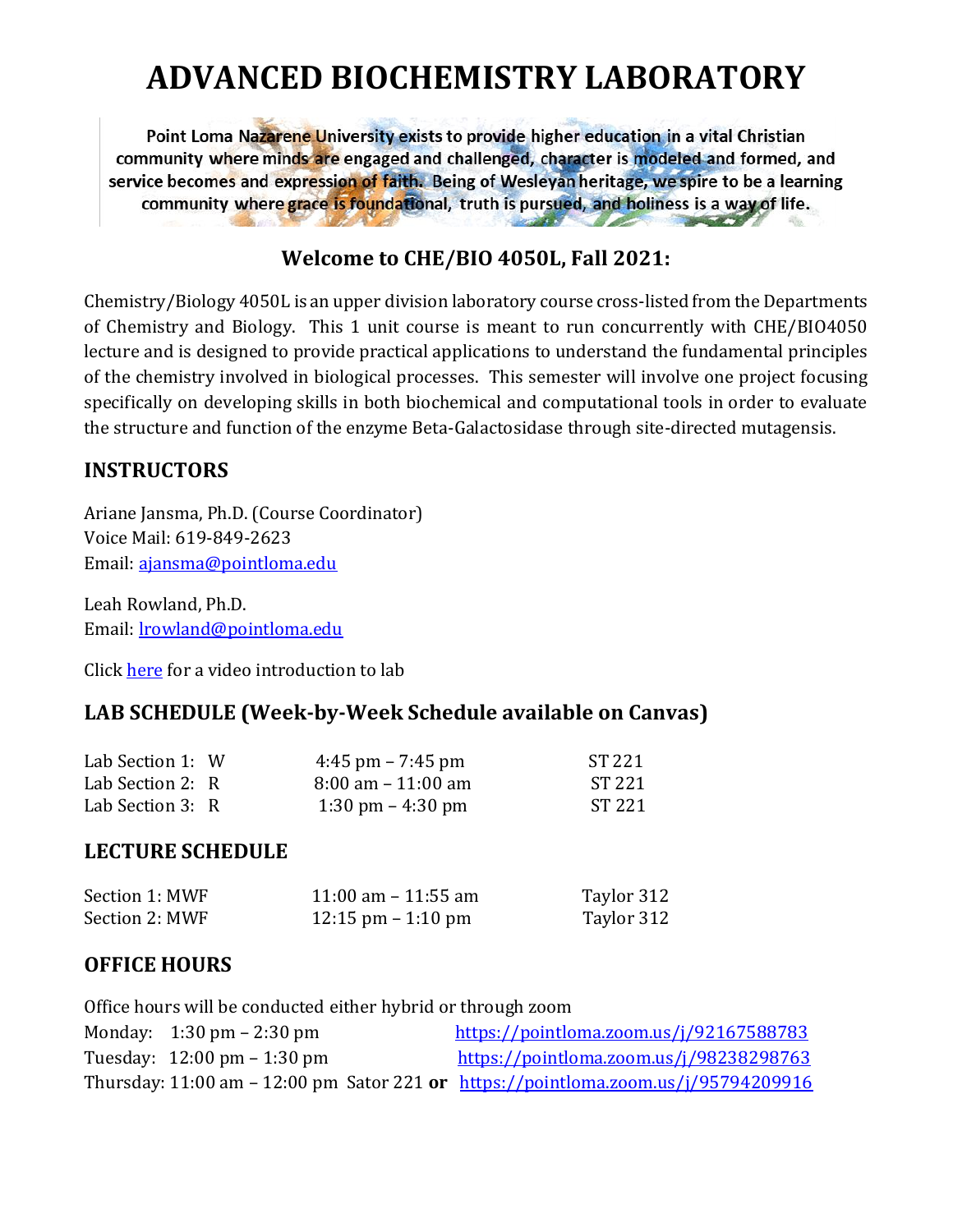## **LEARNING MATERIALS**

- **Computer:** We will be using PyMOL viewing software and keeping electronic notebooks so you will need your laptop for most lab sessions.
- **Evernote:** Notebooks will be electronic using the free version of Evernote (Evernote Basic):<https://evernote.com/>

## **COURSE LEARNING OUTCOMES**

At the end of the course, you will be able to:

- Recognize the amino acid residues in the active site of enzyme beta-galactosidase
- Apply these amino acids to the specific mechanism necessary for enzyme function
- Utilize the software PyMOL in order to generate a point mutation
- Construct mutant protein using recombinant expression techniques
- Execute assay to test functionality of mutant protein compared to WT
- Depict and represent data in a report format

**Catalog Description:** LAB: An inquiry-based laboratory that is a co-requisite for [CHE/BIO](https://catalog.pointloma.edu/search_advanced.php?cur_cat_oid=35&search_database=Search&search_db=Search&cpage=1&ecpage=1&ppage=1&spage=1&tpage=1&location=3&filter%5Bkeyword%5D=CHE450L#tt9529) 4050 . Letter graded.

#### **EVALUATION**

The activities described above will contribute to your total course grade according to the following:

## **ATTENDANCE**

**SYNCHRONOUS and ASYNCHRONOUS ATTENDANCE/PARTICIPATION:** Your active participation each week is a significant portion of your grade in lab. Synchronous participation includes being present on time and contributing to the lab project for that week. During the weeks when lab is asynchronous, attendance and participation will be measured through completion of the assignments given for those specific weeks. Illness or participation in PLNU sponsored events are valid reasons for missing lab. If you need to miss lab, please discuss this with your instructor as quickly as possible, preferably in advance of the lab.

**PLNU ATTENDANCE POLICY:** If the student is absent for more than 10 percent of class sessions, the faculty member will issue a written warning of de-enrollment. If the absences exceed 20 percent, the student may be de-enrolled without notice until the university drop date, or after that date, receive the appropriate grade for their work and participation. In some courses, a portion of the credit hour content will be delivered **asynchronously** and attendance will be determined by submitting the assignments by the posted due dates. See [Academic Policies](https://catalog.pointloma.edu/content.php?catoid=46&navoid=2650#Class_Attendance) in the Undergraduate Academic Catalog. If absences exceed these limits but are due to university excused health issues, an exception will be granted.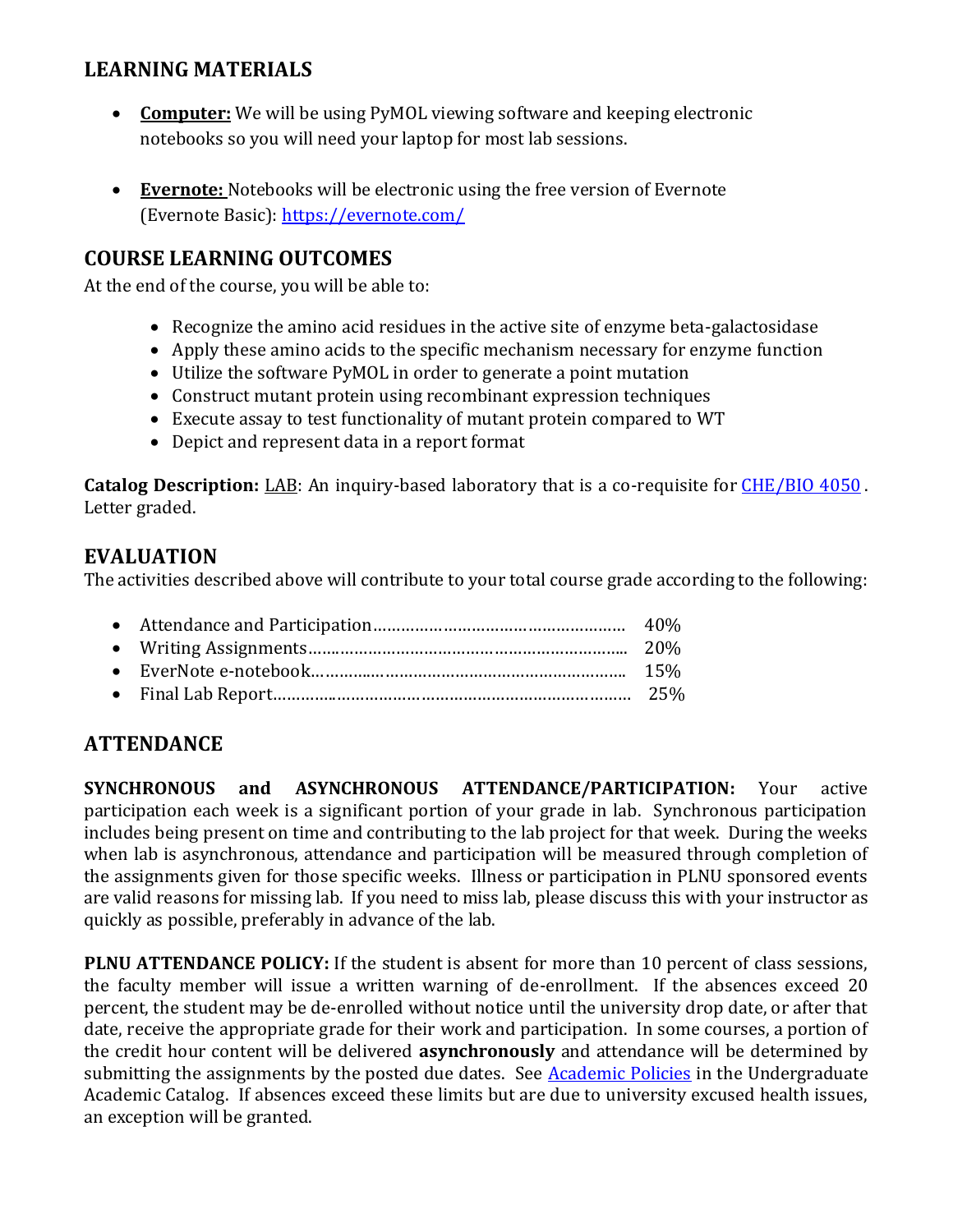## **WRITING ASSIGNMENTS**

There will be several writing assignments throughout the semester which include: Quick Writes, Mutagenesis Proposal and a draft of your report Introduction. These assignments will be due throughout the semester and are indicated on the lab schedule.

#### **ELECTRONIC NOTEBOOK**

The web based software Evernote will be used for electronic lab notebooks this semester. Evernote basic is freely available and can be accessed from any browser. You will share your notebook with your instructor and TA so that they can evaluate. Your notebook will be graded three times during the semester as indicated on the Lab Schedule.

#### **FINAL LAB REPORT**

There will be a final lab report submitted at the end of the semester detailing the work with Beta-Galactosidase. This report will be written in the style of a research paper and will include and Abstract, Introduction, Methods, and Results/Discussion. There will be opportunities throughout the semester to submit drafts for comments and constructive feedback.

#### **GRADE ASSIGNMENTS**

Letter grades will be assigned at the end of the course for lab based on your percentage of total possible points, according to the following scale:

|                       | $A\,93-100\%$        | $A - 90 - 92.9\%$  |
|-----------------------|----------------------|--------------------|
| $B^+$ 87 – 89.9 %     | <b>B</b> 83 – 86.9 % | $B - 80 - 82.9 \%$ |
| $C^+$ 77 – 79.9 %     | $C$ 73 – 76.9 %      | $C - 70 - 72.9\%$  |
| $D^+$ 67 – 69.9 %     | <b>D</b> 63 – 66.9 % | $D+60-62.9\%$      |
| $\mathbf{F}$ < 59.9 % |                      |                    |

## **INCOMPLETES AND LATE ASSIGNMENTS**

All assignments are to be submitted/turned in by their due dates—including assignments posted in Canvas. Late work will not be accepted without a valid reason. If you need to submit late work, please discuss with your lab instructor. Incompletes will only be assigned in extremely unusual circumstances.

# **ADDITIONAL PLNU INFORMATION**

## **SPIRITUAL CARE**

Please be aware PLNU strives to be a place where you grow as whole persons. To this end, we provide resources for our students to encounter God and grow in their Christian faith. If students have questions, a desire to meet with the chaplain or have prayer requests you can contact the *Office* of Spiritual Development.

## **PLNU COPYRIGHT POLICY**

Point Loma Nazarene University, as a non-profit educational institution, is entitled by law to use materials protected by the US Copyright Act for classroom education. Any use of those materials outside the class may violate the law.